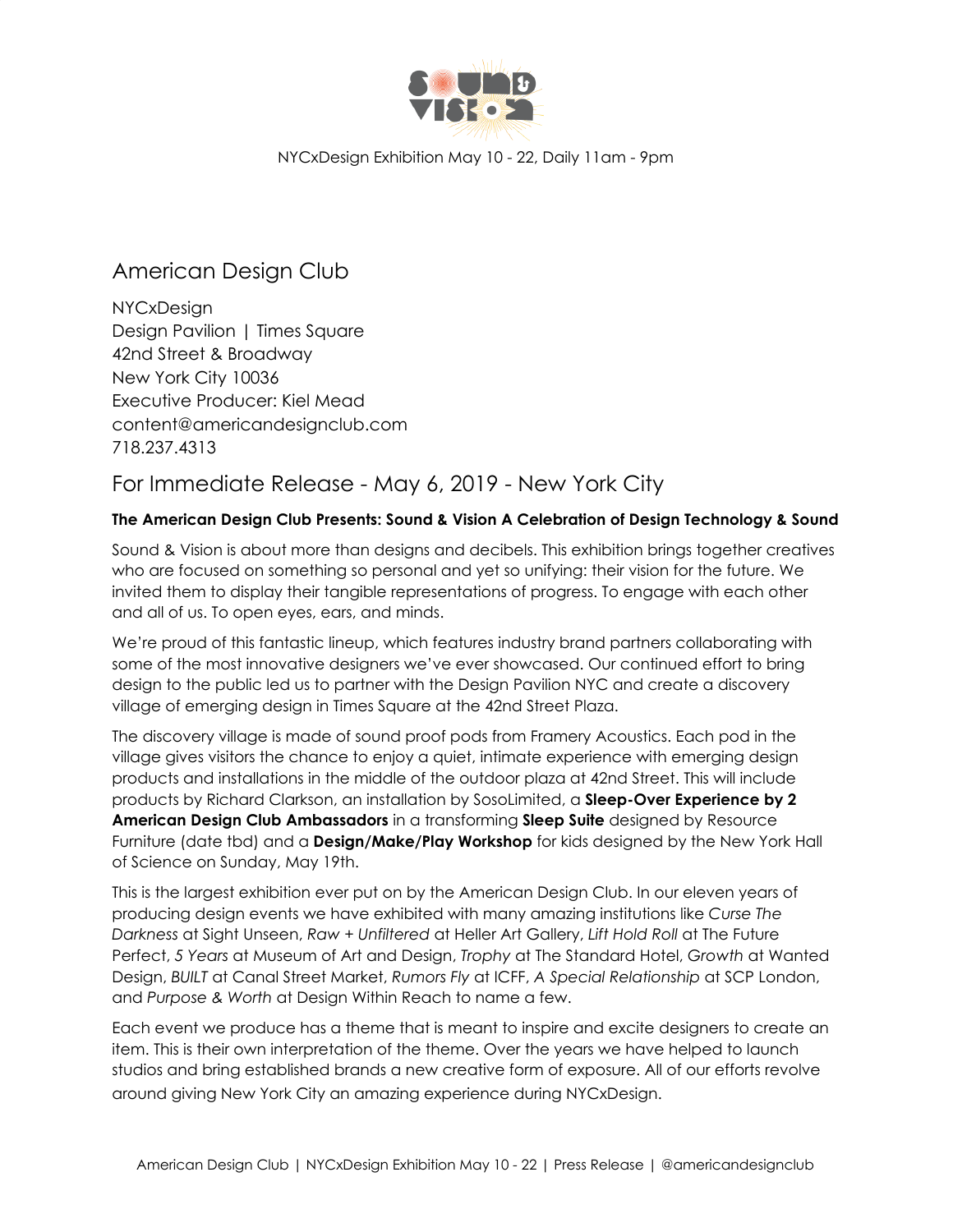

# Featured Products/Designers

Our designers are the lifeblood of this exhibition. Their work is the perfect encapsulation of what Sound & Vision strives to represent.

| Product/Experience                | Designer/Firm                                    | Instagram                                         |  |
|-----------------------------------|--------------------------------------------------|---------------------------------------------------|--|
| You Feel Me?                      | Eric Grunther/Soso Limited                       | @sosolimited                                      |  |
| Emergencynth                      | Karl LaRocca/Kayrock Screenprinting              | @kayrockscreenprinting                            |  |
| Cloud                             | Richard Clarkson Studio                          | @richardclarksonstudio                            |  |
| <b>Bira Box</b>                   | <b>Richard Levinson</b>                          | @radiorpl                                         |  |
| <b>Baby Bots</b>                  | Kevin Jones                                      | @moon_armada                                      |  |
| Polit-echo                        | Maryam AlKhalifa/Camel in the City Design Studio | @camelinthecity                                   |  |
| NO speaker                        | Heejong Moon/arim                                | @arim_design                                      |  |
| Tundun                            | Jung Soo Park                                    | @jung_soo_park                                    |  |
| Infinity                          | MJ Casselden/Magnetic Sound                      | @magnetic.sound                                   |  |
| Center of the Youniverse          | Seldon Yuan                                      | @selbot                                           |  |
| Typographer                       | Brendan Seyka/Bseyka                             | @bseyka                                           |  |
| Vitrified Sound                   | Raymond Baccari                                  | @ray_baccari                                      |  |
| Audance                           | Max Horwich                                      | @mhorwich                                         |  |
| <b>Balance Bird</b>               | <b>Zilan Chen</b>                                | @zilan0828                                        |  |
| Croaking Hand Massager Minsun Kim |                                                  | @sunny_roshini                                    |  |
| Infinite Monolith                 | Natalia Szabla                                   | @the7thfl                                         |  |
| Mint                              | Jing Ouyang & Tyler Willis                       | @jingoyang                                        |  |
| Mosquito Earring                  | Eunice Choi                                      | @eunice_unice_choi                                |  |
| O2JOY                             | Minsun Kim                                       | @sunny_roshini                                    |  |
| No string guitar                  | LiHsing Wang                                     | @li_hsing_wang                                    |  |
| <b>Polarized Chamber</b>          | Matthew Abadi                                    | @matthewabadi_pdx                                 |  |
| Moby Chair                        | Tim Ronco/Joonas/Mooki Mello                     | @mooki_mello                                      |  |
| River                             | Yiyao Nie                                        | @yiyaonie                                         |  |
| <b>Accordion Cabinet</b>          | Juan Trapp, Fabio Castellanos, Joseph Mercurio   | @JuanCarlosTrapp, @Fabio_Andres, @_JosephMercurio |  |
| Audio Portrait                    | Haiyi Huang, Vidia Anindhita                     | @haiyiiii, @vidianindhita                         |  |
| <b>Conducting Paintings</b>       | Chenyu Sun, Yunze Shi, Nianqi Zhang              | @m.u.dstudio, @simonshiss, @nianqi010             |  |
| Constellation                     | <b>Richard Clarkson</b>                          | @richardclarksonstudio                            |  |
| Fluto                             | Team Fluto                                       | @calebfergie                                      |  |
| <b>Memory Capsule</b>             | Jenny Lin, Morgan Mueller                        | @mueller_bm, @jlrock0604                          |  |
| Saber                             | <b>Richard Clarkson</b>                          | @richardclarksonstudio                            |  |
| Satellite                         | Richard Clarkson                                 | @richardclarksonstudio                            |  |
| Ripple                            | Chi-Hao Chiang                                   | @7ha0chian9                                       |  |
| <b>Street Sound</b>               | <b>Peter Pless</b>                               | @pjpless                                          |  |
| <b>Talking Flute</b>              | Yimeng Sun                                       |                                                   |  |
| <b>Tweet Tape</b>                 | JJ Chuan                                         | @re_hyphen                                        |  |
| Wait Weight                       | Nicholas Baker                                   | @nickpbaker                                       |  |
| Wood Box Drum                     | Naixin Kang                                      |                                                   |  |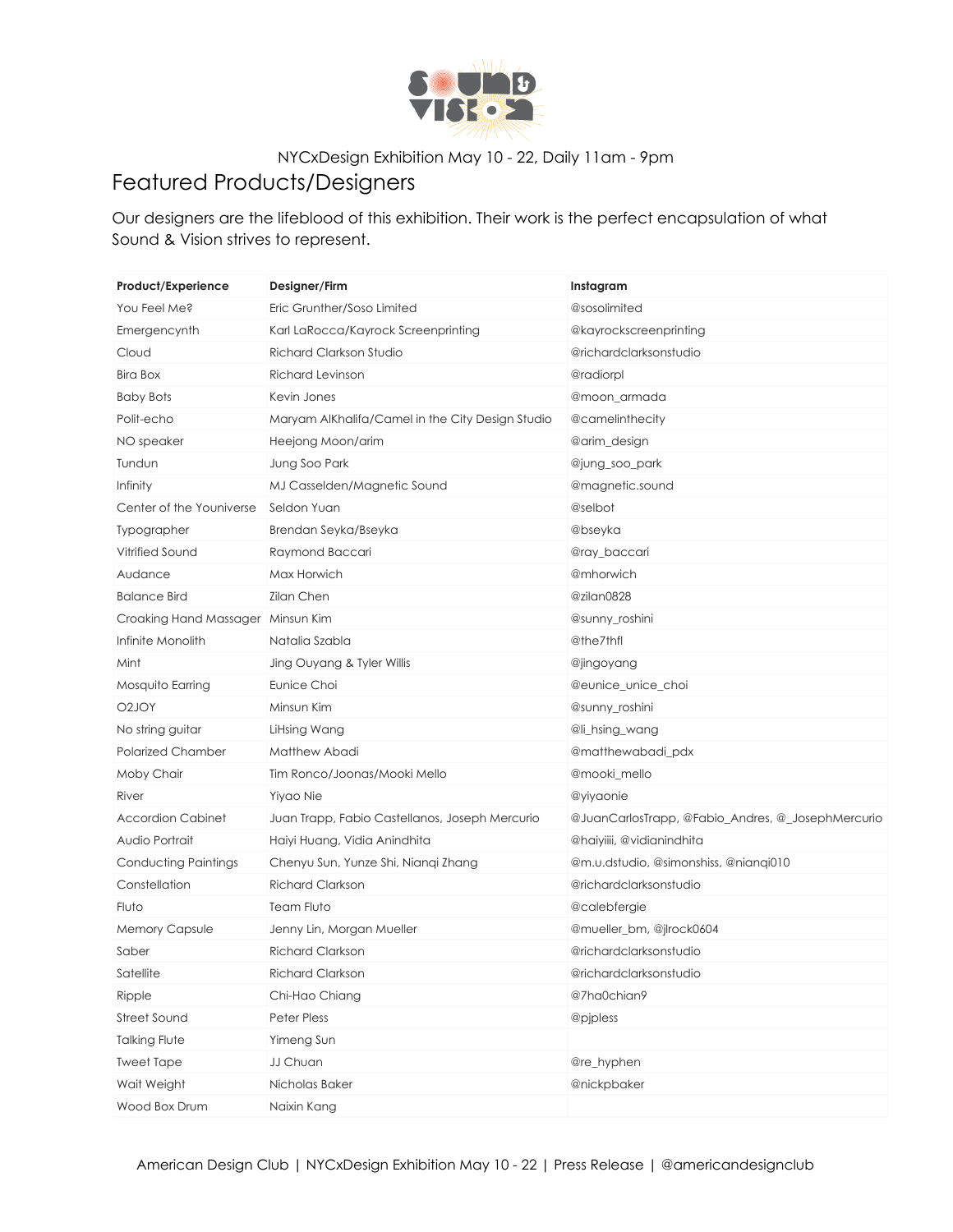

# Featured Designer Quotes

"Our design studio has been particularly enthralled with the merging of sound and light - ever since the release of our speaker/lamp "The Cloud". The opportunity to expand on that concept and share in the celebration of it with other artists and designers during Design Week is incredible - a symphony for the eyes, ears & heart."

### -Richard Clarkson

"It is both exciting and humbling to be given the opportunity to showcase our work at an event of this scale, in a place like Times Square. New York is such an exciting and inspiring city, and having the chance to contribute our own creative vision to the design community here is a truly special honor. We are extremely grateful to AMDC and all of the other organizers for welcoming us, and hope that all of those in attendance will take as much joy and inspiration from interacting with our creations as we get from showcasing them here."

-Kevin and Jevgenija Jones- Moon Armada

"As a printmaker, musician, and programmer, I have always been interested in the intersection of design, music, and technology. I am excited to see how the public discovers and interacts with my Emergencyth installation. Times square is such a sensory overload of sound and vision it will be fun to add a few more bleeps and bloops to the soundscape and to create an aural oasis inside of the sound pod."

-Karl LaRocca- Founder & CEO Kayrock Screenprinting

"The Sound and Vision show in Times Square is an opportunity to offer up our new multidisciplinary design concept to the public. An innovation in isolation is meaningless... it is the audience reception and participation that brings true definition to a new idea, so I very much appreciate the American Design Club and NYCxDesign for helping us make these works available to the citizens of NYC."

-MJ Casselden-Magnetic Sound

"I've exhibited at the past two AmDC shows. It's always a great way to break out of the normal *design routine and do something a bit more experimental. This year is no different. The Sound and Vision show is focused on interactive pieces that the audience can touch, see, and hear. As an industrial designer, I strive for these type of unique and beautiful interactions. "*

*-Nicholas Baker*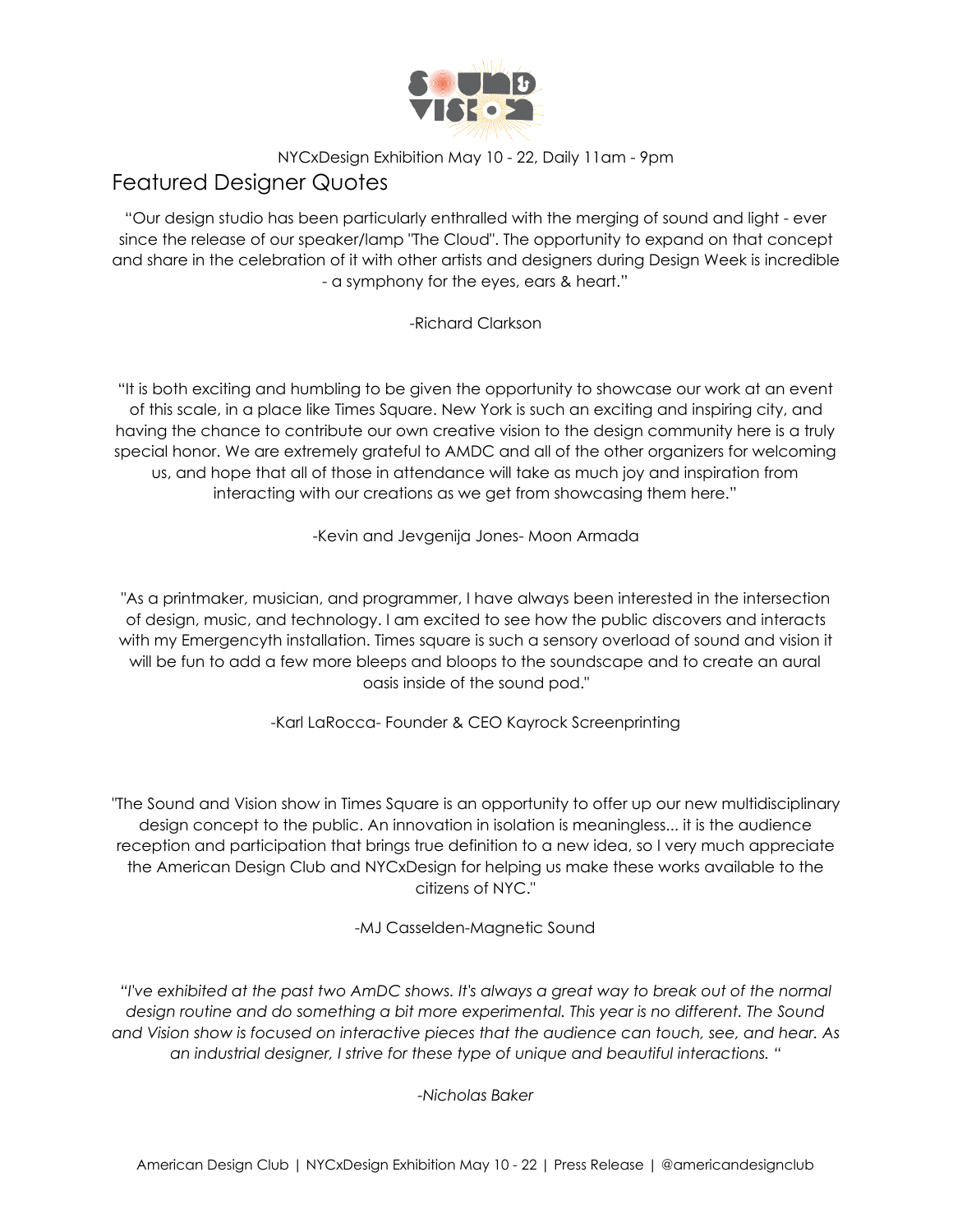

*"It's great for AmDC to provide an opportunity for individuals to be part of a bigger design scene in New York by hosting shows like Sound & Vision annually.*

*For me personally, it's both rewarding to showcase my design out in the public and fun to see other participants' creative interpretations of the same theme, which is the reason why I keep coming back year after year to partake in the show."*

*-Jung Soo Park*

"As a Parsons Alum, New York will always be a part of me. I'm so excited for my work to return to *the city; to have my pieces displayed in one of the world's most prominent locations is beyond words."*

*-Maryam Khaled AlKhalifa*

*"I really appreciate American Design Club providing this opportunity for me to display my latest work, a new musical instrument, which is a more expressive, fluid and intuitive instrument that generates sound as simple as you move and dance with your body."*

*-Yiyao Nie*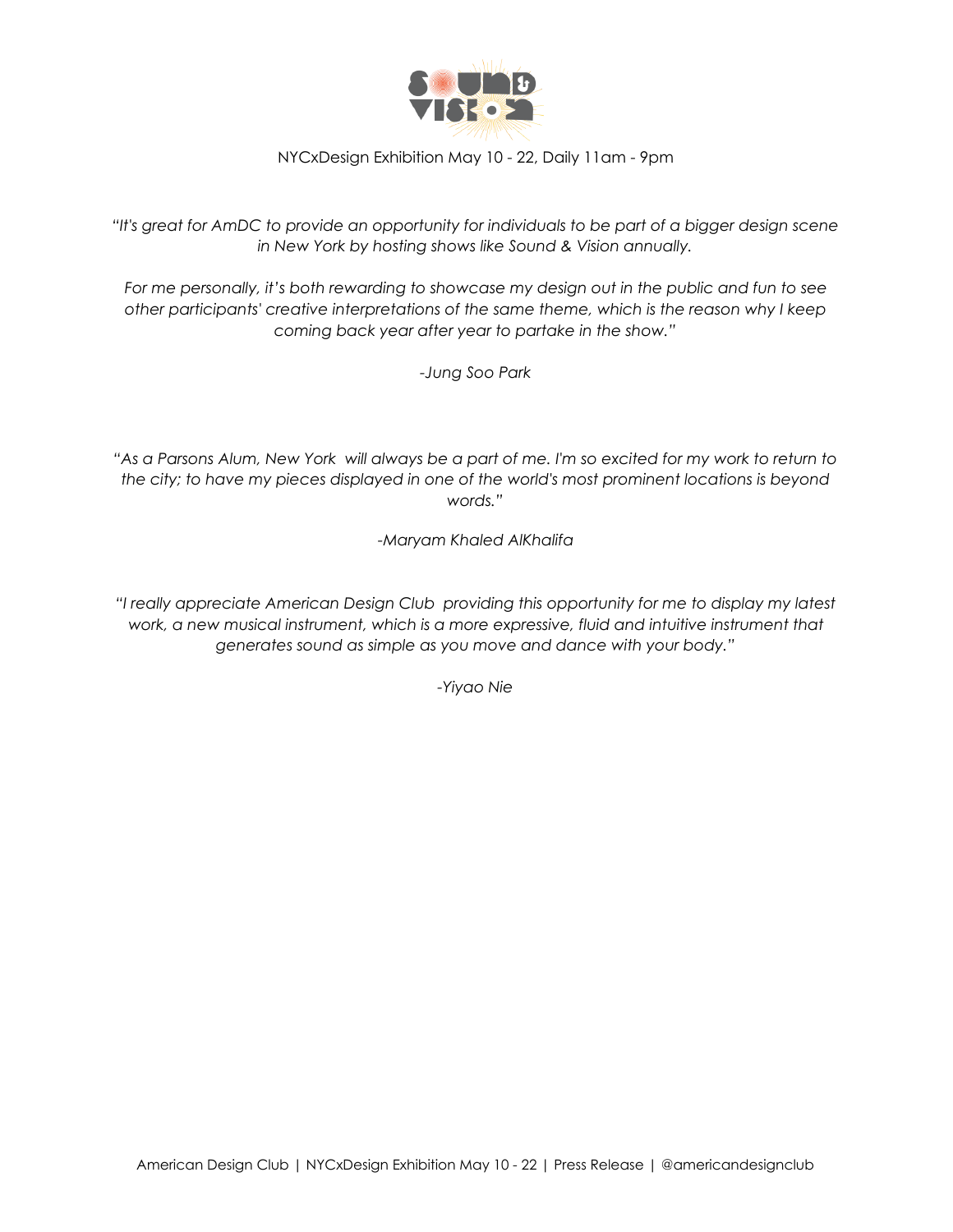

# Featured Brand Partners

These Brand Partners believe commerce and creativity can be intertwined. We thank them for making this exhibition possible.

### [Bolon](https://www.bolon.com/en)

### **Est. 1949, A third-generation family-owned Swedish design company and the creator of woven vinyl flooring.**

Bolon (est. 1949) – A third-generation family-owned Swedish design company and the creator of woven vinyl flooring. Bolon products are trend-setting with a distinct focus on innovation, quality and sustainability. The designs deliver the beauty of a woven textile with the benefits of resilient flooring – long life cycles and ease of installation and maintenance. Bolon is exclusively represented in the United States, Canada and the Caribbean by MI Studios, with showrooms in New York and Los Angeles.

Instagram: @bolonflooring

## [Nanoleaf](https://nanoleaf.me/en/)

#### **Nanoleaf is a design & technology company changing the world with the most innovative smart home ideas, turning ordinary experiences into the extraordinary.**

The Nanoleaf Light Panels and Canvas Light Squares are music-reactive modular lights with seemingly infinite colors & animations at your fingertips. Paint, create and explore to curate your own personal lighting masterpiece.

Instagram: @nanoleaf

Hashtag: #nanoleafdesign

### **[Framery](http://frameryacoustics.com/)**

#### **Framery is a workplace industry pioneer creating happier offices with award-winning phone booths and meeting pods.**

Framery is a workplace industry pioneer that is serious about happiness. The product offerings of pods, phone booths and soundproof private spaces solve noise and privacy issues in open offices, making employees happier and more productive in dozens of the world's leading companies, including Microsoft, Puma, Twitter and Nike. In fact, 40% of all Forbes 100 companies use Framery.

Instagram: @frameryacoustics Hashtags: #framery #frameryacoustics #seriousabouthappiness #officeinspiration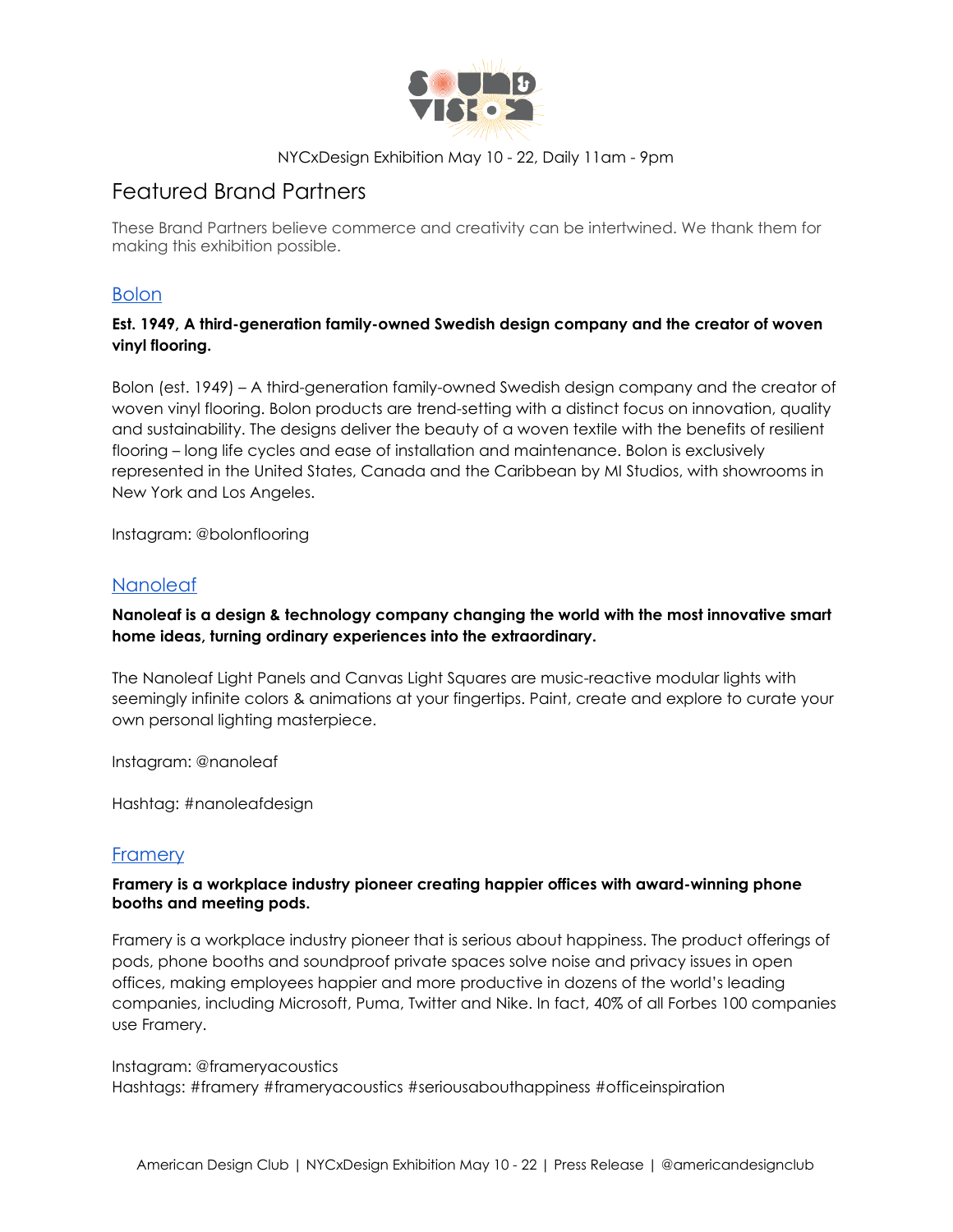

#### [Resource Furniture](https://resourcefurniture.com/)

#### **The original - and largest - source for inspired, modern, space-saving, and transforming furniture solutions in North America.**

Resource Furniture is the original – and largest - source for cutting-edge, space-saving, and transforming furniture solutions in North America, including the finest wall beds available anywhere in the world. Designed and made in Italy, our wall beds are so reliable that we offer a lifetime warranty on all mechanisms. With eight showrooms in the U.S., Canada, and Mexico, Resource Furniture continues to redefine the industry, offering sustainably designed and manufactured products that transform any space with both form and function.

Instagram: @resourceFurniture

### [Grado Labs](https://gradolabs.com/)

#### **Grado Labs has been hand building headphones in Brooklyn, NY since 1953**

Since 1953 Grado Labs has been hand building headphones and cartridges in Brooklyn, New York. The audio company has seen three generations of the Grado family, passing down tradition and experience while always putting sound first.

Instagram: @gradolabs

#### [Square, Inc](http://squareup.com/)

#### **We believe everyone should be able to participate and thrive in the economy**

Square provides tools that empower businesses and individuals to participate in the economy. This cohesive ecosystem of managed payments, hardware, point-of-sale software, and other business services helps sellers manage inventory, locations, and employees; access financing; engage buyers; and grow sales.

Instagram: @square

#### [QOR360](https://qor360.com/)

#### **On a mission to change the way the world sits**

Conventional "ergonomic" office chairs confine rather than support us, distorting our posture, and causing our muscles to go dark. Result: poor posture, and twin epidemics of back pain, and "sitting disease" (a constellation of obesity, diabetes, and heart disease). The solution? Active chairs that allow continuous movement while sitting. And QOR360 makes the best, most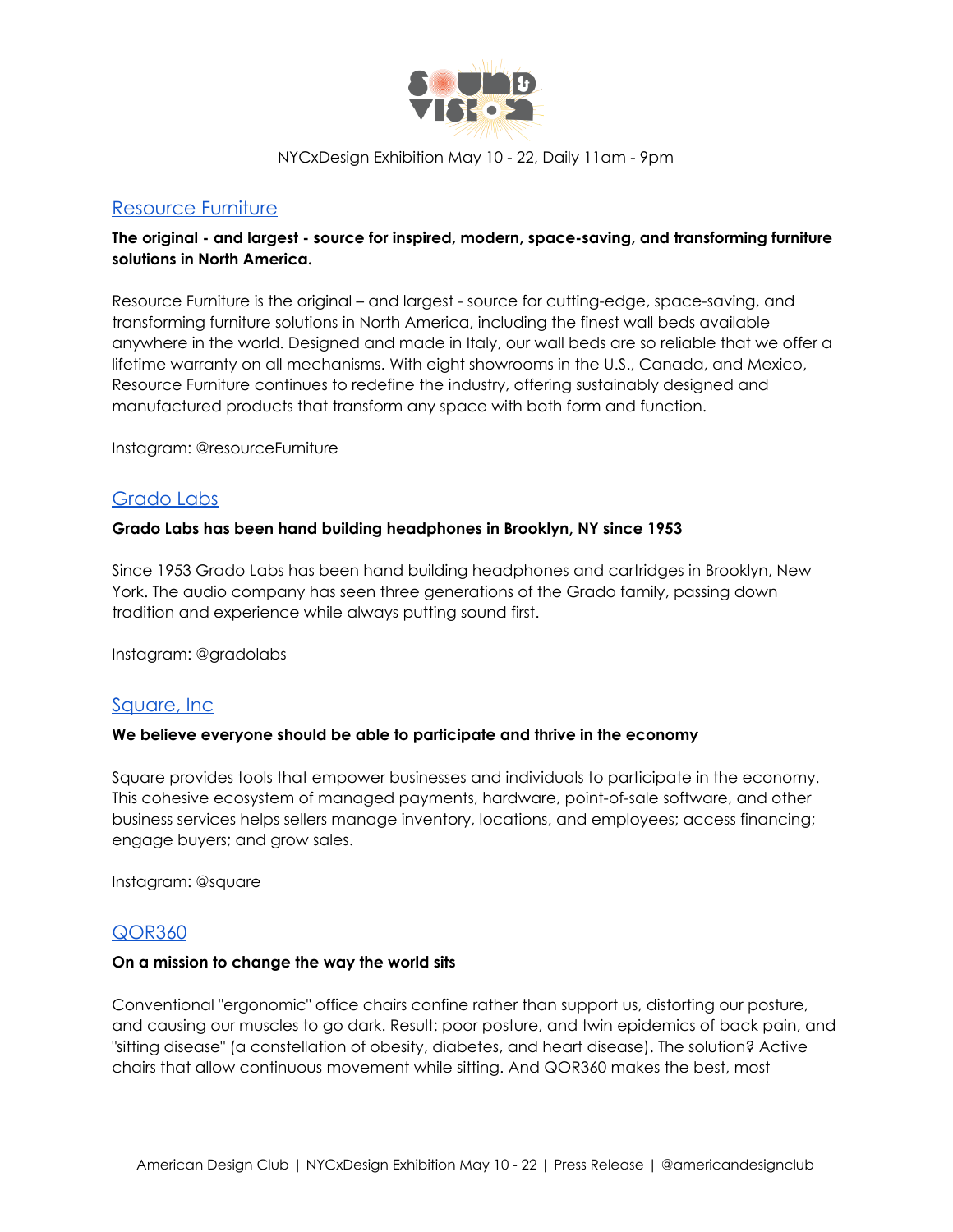

affordable active chairs out there. Unfortunately, yoga balls and standing desks are just making things worse.

Instagram: @QOR360 Hashtags: #QOR360 #sitbetter #activechair #activesitting

## [Design Pavilion NYC](https://www.design-pavilion.com/)

Design Pavilion NYC is a design happening exploring our future in Times Square and American design Club's Sound & Vision exhibition platform partner for where design meets the public

Instagram: @design\_pavilion

## **[NYCxDesign](http://nycxdesign.com/)**

NYCxDesign is the official NYC Design Week coordinating organization run by the NYC EDC. Instagram: @nycxdesign

## Featured Sponsor Quotes

*"Thinking outside the box is what we do at Resource Furniture every day. So when we were asked to create a transforming space INSIDE an amazingly cool box - in Times Square (!) - we couldn't imagine a more fitting (or fun) opportunity. We are so proud to be a part of NYCxDesign, such an important component of NYC's rich design culture." -Ron Barth Co-founder, Resource Furniture*

*"Grado Labs has been hand building headphones and cartridges in Brooklyn since 1953, so partnering with Sound&Vision on a New York event focused on design and sound made almost* too much sense. Our family's roots run 100 years deep in New York so we know all the changes *it's gone through. We couldn't be happier that Sound&Vision is putting the spotlight on the creative surge happening in New York right now, and we're excited to be a part of it."*

*- Jonathan Grado Vice President, Grado Labs*

*"Celebrating 70 years of innovation – Bolon is pleased to be collaborating with the American Design Club and other prestigious brands and organizations that push the boundaries to create engaging experiences. The Sound & Vision exhibition will captivate the senses and Bolon is thrilled to highlight our products and showcase our light reflective qualities that will evoke visual emotions and contribute to the overall experience."*

*- Ed Pedrick | Managing Director, North America*